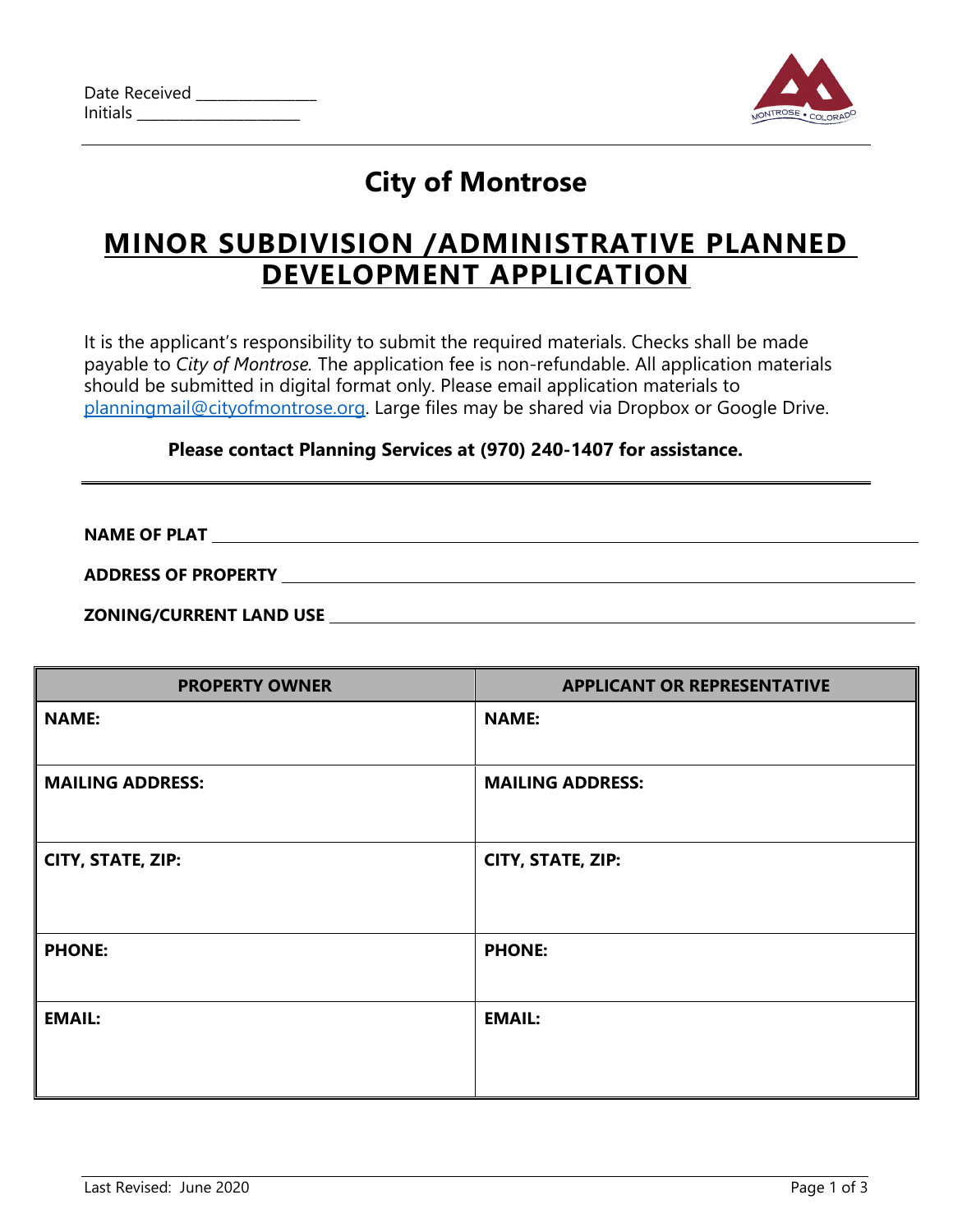### **REQUIRED APPLICATION MATERIALS**

This list is intended to be a guide and may not be a complete list of all the requirements.

- $\Box$  \$200 non-refundable application fee (check, credit card, cash)
- $\Box$  Written statement explaining the proposal (PDF)
- $\Box$  Recorded warranty deed(s) with legal description of the property (PDF)
- $\Box$  Recorded Statement of Authority (PDF)
- $\Box$  Title policy dated within 90 days of application (PDF)
- $\Box$  Engineering plans showing water and sewer services, stamped by licensed professional engineer (PDF & DWG)
- $\Box$  PDF & DWG copy of the plat

#### Plats must include:

- Name of subdivision
- Date, a north arrow, and a scale (no less than 1" = 100') in title box at lower right-hand corner
- 4" x 4" vicinity map showing general location of the project
- Current zoning designation
- Location of all monuments
- Layout of all lots, building lines, dimensions, lot areas, lot numbers/letters
- 2 references to city gps coordinates
- Location and ownership of existing and proposed watercourses
- Boundaries of 100-year flood, floodway, and base flood elevation data
- Layout and location of all parks and open space
- Location of all land to be reserved or dedicated for public use
- Label street names for all existing and proposed streets
- Bearing of evert street line, boundary line, block line (including radius, central angle, and tangent distance to the nearest hundredth of a foot or nearest second)
- Plat notes as necessary including notes documenting any special fees
- Certificates as necessary (including but not limited to the following)
	- O Certificate of Dedication and Ownership
	- O Surveyors Certificate
	- O Attorney Certificate
	- O Certificate of Completed Improvements
	- O Certificate of Recording
	- O Approval of City Manager
	- O Approval of City Attorney

 $\Box$  After staff approval, Mylar copy of the plat and final PDF & DWG file of plat